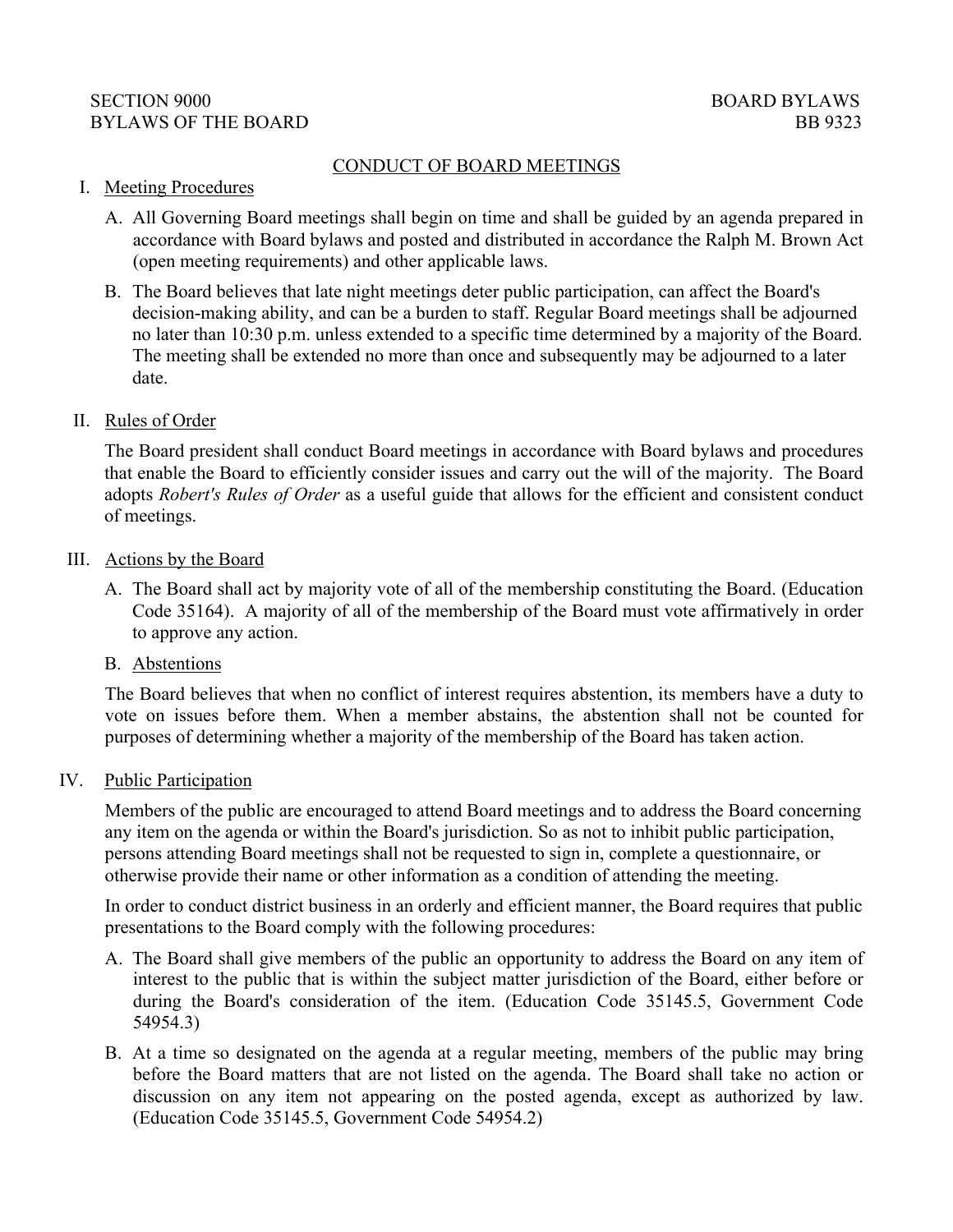- C. A person wishing to be heard by the Board shall first be recognized by the president and shall then proceed to comment as briefly as the subject permits.
- D. Individual speakers shall be allowed three (3) minutes to address the Board on each agenda or non-agenda item. However, in exceptional circumstances when necessary to ensure full opportunity for public input, the president may, with Board consent, adjust the amount of time allowed for public input and/or the time allotted for each speaker. Any such adjustment shall be done equitably so as to allow a diversity of viewpoints. The president may also ask members of the public with the same viewpoint to elect a few individuals to address the Board on behalf of that viewpoint.
- E. The Board president may rule on the appropriateness of a topic. If the topic would be more suitably addressed at a later time, the president may indicate the time and place when it should be presented.
- F. In order to ensure that non-English speakers receive the same opportunity to directly address the Board, any member of the public who utilizes a translator shall be provided at least twice the allotted time to address the Board, unless simultaneous translation equipment is used to allow the Board to hear the translated public testimony simultaneously. (Government Code 54954.3)
- G. Without taking action, Board members or district staff members may briefly respond to statements made or questions posed by the public about items not appearing on the agenda. staff members may ask a question for clarification, make a brief announcement, or make a brief report on their own activities. (Government Code 54954.2) Additionally, on their own initiative or in response to questions posed by the public, Board or
- H. Furthermore, the Board or a Board member may provide a reference to staff or other resources for factual information, ask staff to report back to the Board at a subsequent meeting concerning any matter, or take action directing staff to place a matter of business on a future agenda. (Government Code 54954.2)
- I. The Board need not allow the public to speak on any item that has already been considered by a committee composed exclusively of Board members at a public meeting where the public had the opportunity to address the committee on that item. However, if the Board determines that the item has been substantially changed since the committee heard the item, the Board shall provide an opportunity for the public to speak. (Government Code 54954.3)
- J. The Board shall not prohibit public criticism of its policies, procedures, programs, services, acts, or omissions. (Government Code 54954.3) In addition, the Board may not prohibit public criticism of district employees. Whenever a member of the public initiates specific complaints or charges against an employee, the Board president shall inform the complainant that in order to protect the employee's right to adequate notice before a hearing of such complaints and charges, and also to preserve the ability of the Board to legally consider the complaints or charges in any subsequent evaluation of the employee, it is the policy of the Board to hear such complaints or charges in closed session unless otherwise requested by the employee pursuant to Government Code 54957. The Board president shall also encourage the complainant to file a complaint using the appropriate district complaint procedure.
- K. The Board president shall not permit any disturbance or willful interruption of Board meetings. Persistent disruption by an individual or group or any conduct or statements that threaten the safety of any person(s) at the meeting shall be grounds for the president to terminate the privilege of addressing the Board. The Board may remove disruptive individuals and order the room cleared if necessary. In this case, members of the media not participating in the disturbance shall be allowed to remain, and individuals not participating in such disturbances may be allowed to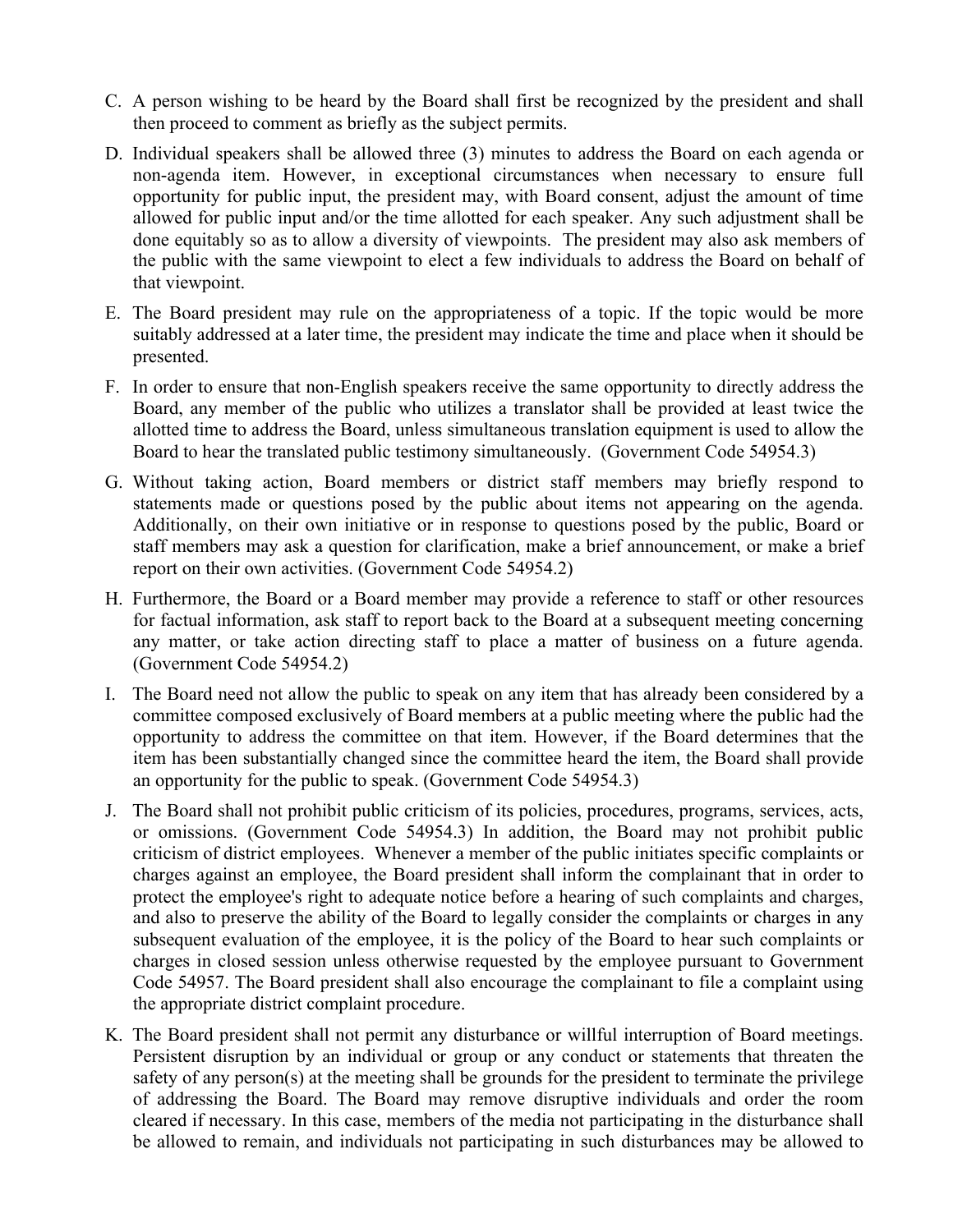remain at the discretion of the Board. When the room is ordered cleared due to a disturbance, further Board proceedings shall concern only matters appearing on the agenda. (Government Code 54957.9) When such disruptive conduct occurs, the Superintendent or designee shall contact local law enforcement, as necessary.

 L. Recording by the Public: Members of the public may record an open Board meeting using an audio or video recorder, still or motion picture camera, cell phone, or other device, provided that the noise, illumination, or obstruction of view does not persistently disrupt the meeting. The Superintendent or designee may designate locations from which members of the public may make such recordings without causing a distraction. If the Board finds that noise, illumination, or obstruction of view related to these activities would persistently disrupt the proceedings, these activities shall be discontinued or restricted as determined by the Board. (Government Code 54953.5, 54953.6)

## Legal References:

# EDUCATION CODE

- 5095 Powers of remaining board members and new appointees
- 32210 Willful disturbance of public school or meeting a misdemeanor
- 35010 Prescription and enforcement of rules
- 35145.5 Agenda; public participation; regulations
- 35163 Official actions, minutes and journal
- 35164 Vote requirements
- 35165 Effect of vacancies upon majority and unanimous votes by seven member board

## CODE OF CIVIL PROCEDURE

527.8 Workplace Violence Safety Act

## GOVERNMENT CODE

- 54953.3 Prohibition against conditions for attending a board meeting
- 54953.5 Audio or video recording of proceedings
- 54953.6 Broadcasting of proceedings
- 54954.2 Agenda; posting; action on other matters
- 54954.3 Opportunity for public to address legislative body; regulations
- 54957 Closed sessions
- 54957.9 Disorderly conduct of general public during meeting; clearing of room

# PENAL CODE

403 Disruption of assembly or meeting

# COURT DECISIONS

City of San Jose v. Garbett (2010) 190 Cal.App.4th 526 Norse v. City of Santa Cruz (9th Cir. 2010) 629 F3d 966 McMahon v. Albany Unified School District (2002) 104 Cal.App.4th 1275 Rubin v. City of Burbank (2002) 101 Cal.App.4th 1194 Baca v. Moreno Valley Unified School District (1996) 936 F.Supp. 719

ATTORNEY GENERAL OPINIONS

- 90 Ops.Cal.Atty.Gen. 47 (2007)
- 76 Ops.Cal.Atty.Gen. 281 (1993)
- 66 Ops.Cal.Atty.Gen. 336 (1983)
- 63 Ops.Cal.Atty.Gen. 215 (1980)
- 61 Ops.Cal.Atty.Gen. 243, 253 (1978)